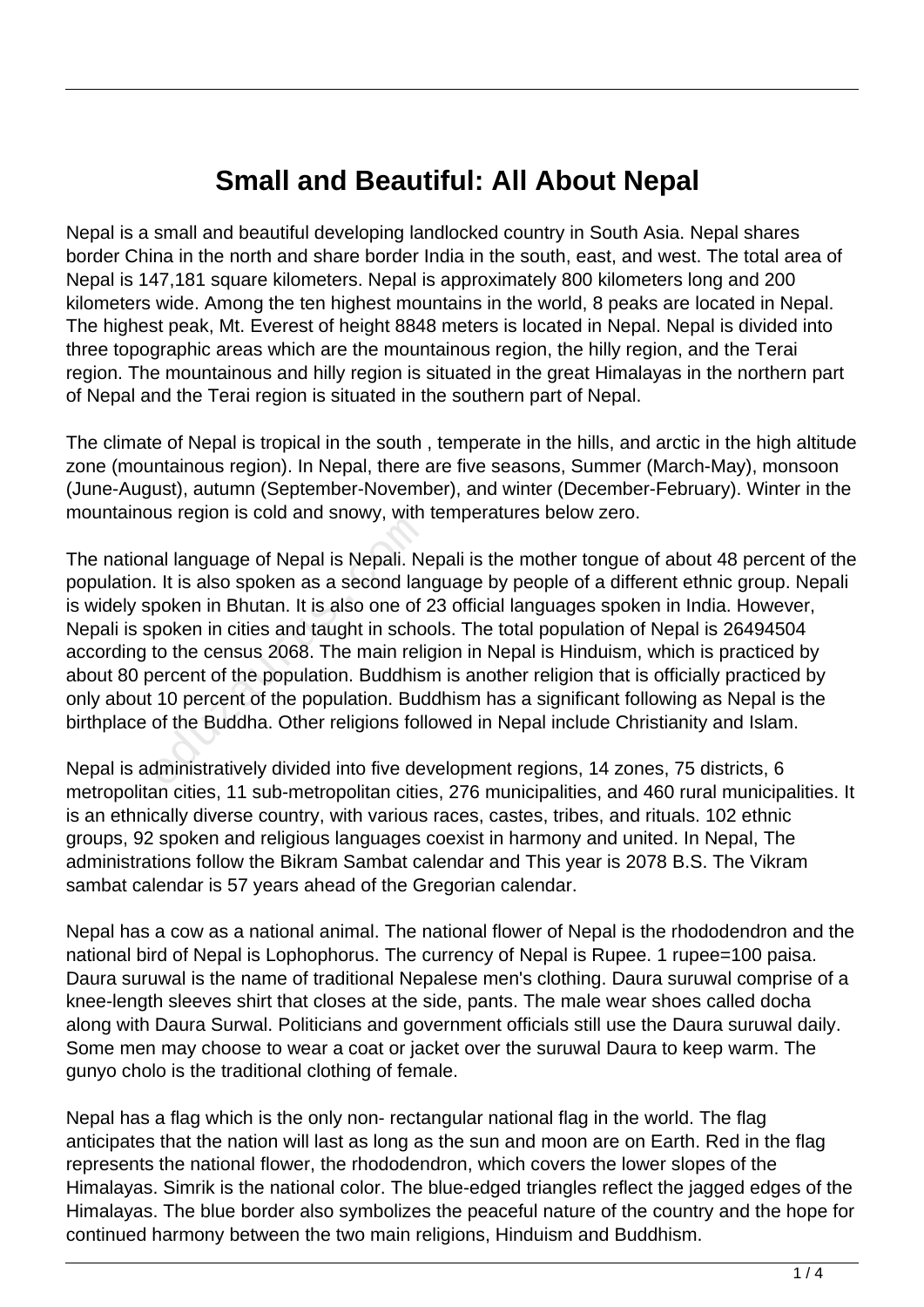Dal Bhat tarkari (rice, lentils, and vegetable curry) are the main dish eaten throughout Nepal. Tibetan cuisine is popular In mountain areas and cities, Tibetan cuisine is popular. Tea, rice, maize, millet, wheat, sugar cane, jute, and tobacco are crops that are mainly produced in Nepal.

There is a wide range of both modern and traditional popular music in Nepal. Each of the 36 ethnic groups has traditional folk songs in their language, which are still very popular with all ages. Many songs speak of the difficulties of life in Nepal. The most popular sports among Nepalese are Football and Cricket. Foreigners, however, know the country best from their hiking and mountaineering in the great Himalayas.

Nepal was an isolated agricultural society without hospitals, schools, or electrical power until 1951. Since then the infrastructure has been developed but it is very basic. Foreign aid still represents 50 percent of the development budget. In Nepal, Eighty percent of the population is involved in agriculture. Tourism is an important source of income in hiking regions and large cities.

Many religious holidays and festivals are observed in certain regions and by certain castes. Holiday dates can also vary by year and location as a result of the multiple calendars in use, including two solar and three lunar calendars, and different astrological calculations from religious authorities. Holidays may not be respected if religious authorities consider that the date is not conducive to a specific year.

The largest festival, Dashain, is usually held in October. This is a Hindu festival that worships the goddess Durga, but all Nepalese celebrate it across the country. Lasting 15 days, families get together for special meals. Shortly after Dashain, families enjoy the Tihar festival by worshiping the goddess of wealth, Laxmi. Tihar usually coincides with the rice harvest. The children go from house to house singing traditional songs and dancing in the hope that they will get some money. On the last day of the festival, all the men and boys receive a tikka (a mark on the forehead made of flour and the color of rice) from their sisters. In return, they give money or gifts to their sisters. tes can also vary by year and loca<br>wo solar and three lunar calendars<br>uthorities. Holidays may not be realucive to a specific year.<br>t festival, Dashain, is usually held<br>ss Durga, but all Nepalese celebra<br>er for special mea

Another colorful festival is Holi, which is usually celebrated in April. People get together and throw colored powders at each other. Nepal follows a different calendar than the Roman calendar. In Nepal, the Nepalese New Year is a national holiday. Also, Tibetans and Sherpas celebrate Lhosar (Tibetan New Year) in February with colorful dances. People put up new prayer flags, buy clothes, and exchange gifts.

Teej is the festival and ritual especially for Hindu women, which is celebrated on the third day after the new moon in the Nepalese month of Bhadra Sukla Trayodasi (August). Usually, Teej starts from Bhadra Dwadashi (second day after the new moon), on this particular day, married daughters and sisters are invited to Maitighar (parents' house) to celebrate Teej. Janai Purnima or Raksha Bandhan (festival of the sacred thread) occurs on the day of the full moon (Purnima) in the month of Shravan (according to the Hindu calendar), and is a popular Hindu festival in which the sisters tie a sacred thread on the wrist of her brothers to reaffirm the bond of affection and protection and exchange of gifts and sweets.

Maha Shivaratri or 'Night of Shiva', a symbol of the union of Shiva (yin or male energy) and Shakti (yang or female energy) falls on the 14th day of the month of Magha (according to the Hindu lunar calendar) on Krishna. Paksha (the dark phase of the month when the moon is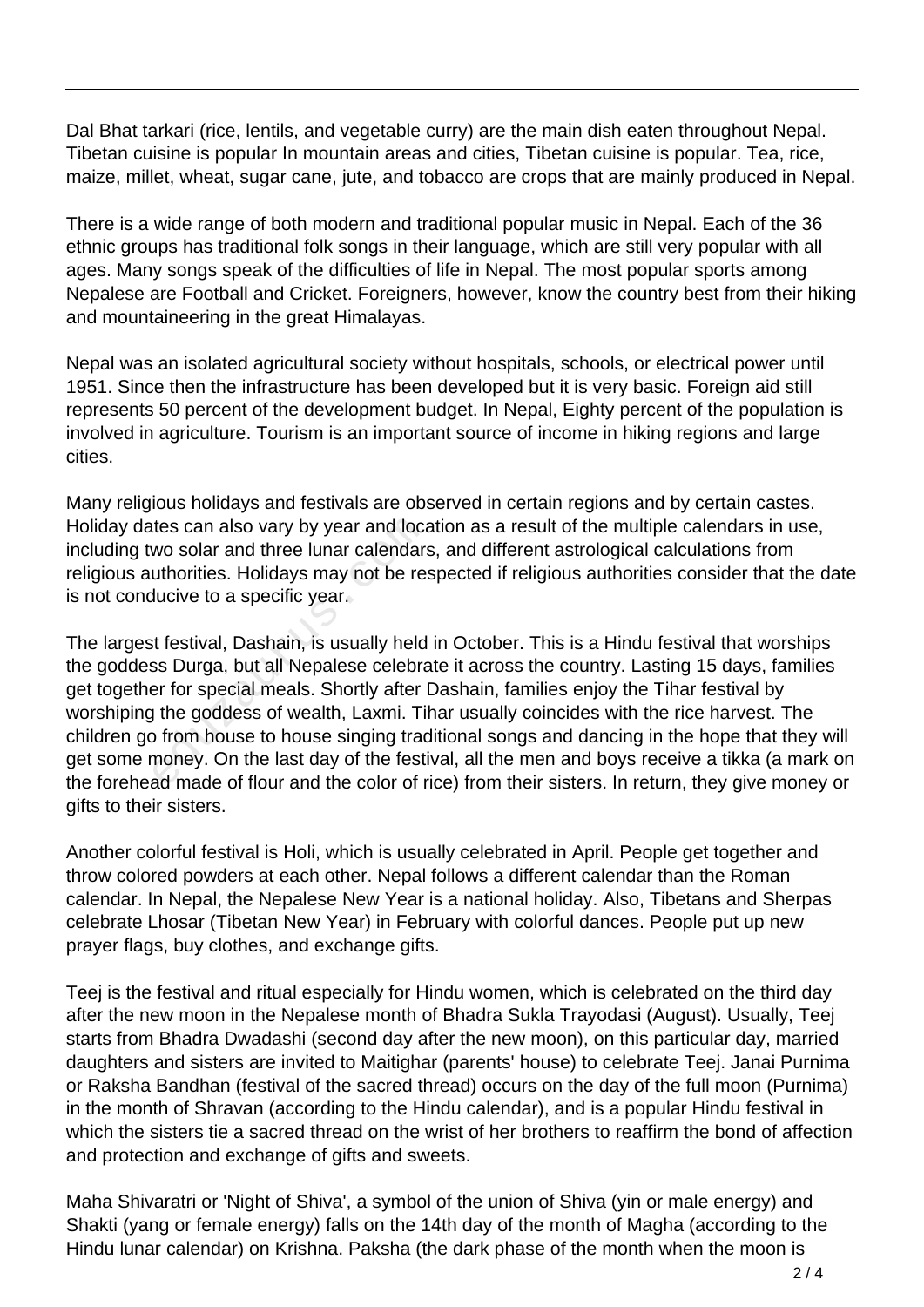waning). Bisket Jatra (or Navavarsha, which means 'new year') is celebrated with great pomp and splendor in Bhaktapur Durbar Square, although it is also celebrated in smaller towns with a slight difference in rituals.

Buddha Jayanti (Buddha Purnima and Swanya Punhi) is a celebration of the three major events in the Buddha's life: his birth, his death, and the day he reached nirvana (enlightenment), all of which fall on the same day. Buddha was born in Lumbini, Nepal in 543 BC. C., on a full moon day (Purnima) of the month of Baisakh (according to the Hindu calendar).

Indra Jatra (Yanya Punhi) is the largest and most significant of the festivals in Nepal, as they are several festivals in one. The 8-day show is held to favor Indra, the god of rain and sky, and Bhairab, another form of Lord Shiva, as well as to greet Kumari, the living goddess.

Chhath Parva is celebrated to propitiate Surya, the Sun God. Devotees offer prayers of thanksgiving as the harbinger of life and prosperity, well-being, and longevity. The 4-day celebrations begin on the fourth day after Tihar (in Kartik Shukla Chaturthi according to the Hindu calendar) and are marked by elaborate rituals. Christmas is celebrated in Nepal not only by Christians but also by people of all faiths. In keeping with the spirit of warmth and joy of the season around the world, here too families congregate and gather, Christmas trees are decorated and illuminated, and gifts are exchanged.

Nepal is overwhelmingly patrilineal and patrilocal. Arranged marriages are the norm in the dominant culture. Because marriages forge important social bonds between families, when a child reaches marriageable age, the elders of the family are responsible for finding a suitable partner of the appropriate caste, educational level, and social status. Hindu castes generally do not approve of cross-cousin marriage, which is preferred among some Mongol ethnic groups. But at this time, Love marriage is highly practiced in Nepal. ins but also by people of all faiths.<br>
bund the world, here too families c<br>
and illuminated, and gifts are excl<br>
verwhelmingly patrilineal and patri<br>
culture. Because marriages forge<br>
les marriageable age, the elders d<br>
th

In Nepal, the usual greeting is to bring the palms of the hands together in front of the chest and say namaste ('I greet the god in you'). Men in urban areas have adopted the custom of shaking hands. In mainstream culture, physical contact between the sexes is not appropriate in public. Although men can be overtly affectionate to men and women to women, even married couples do not display physical affection in public. Some ethnic groups allow more open contact between the sexes. Hospitality is essential. Guests are always offered food and are not allowed to help with food preparation or clean-up after a meal. It is polite to eat only with your right hand. The hand used for eating should not touch anything else until it has been thoroughly washed, as saliva is considered a contaminant. When drinking from a regular water container, people do not touch their lips to the rim. It is an insult to hit someone with a shoe or sandal, point the soles of your feet at someone, and walk over a person.

Nepal consists of eight World Cultural Heritage sites: Bhaktapur, Patan, and Kathmandu Durbar squares; Swyambhunath; Baudhanath; Pashupatinath; Changunarayan, and Lumbini (the birthplace of Lord Buddha) are combined with two world natural heritage sites: Sagarmatha and Chitwan national parks. These natural and cultural heritage sites are distributed in different geographical regions of the country, so they can be the main attractions for tourists visiting those areas.

Nepal has established a very good network of Protected Area with 12 National Parks, 1 Wildlife Reserve, 1 Hunting Reserve, 6 Conservation Areas, and 13 Buffer Zones that extend from the